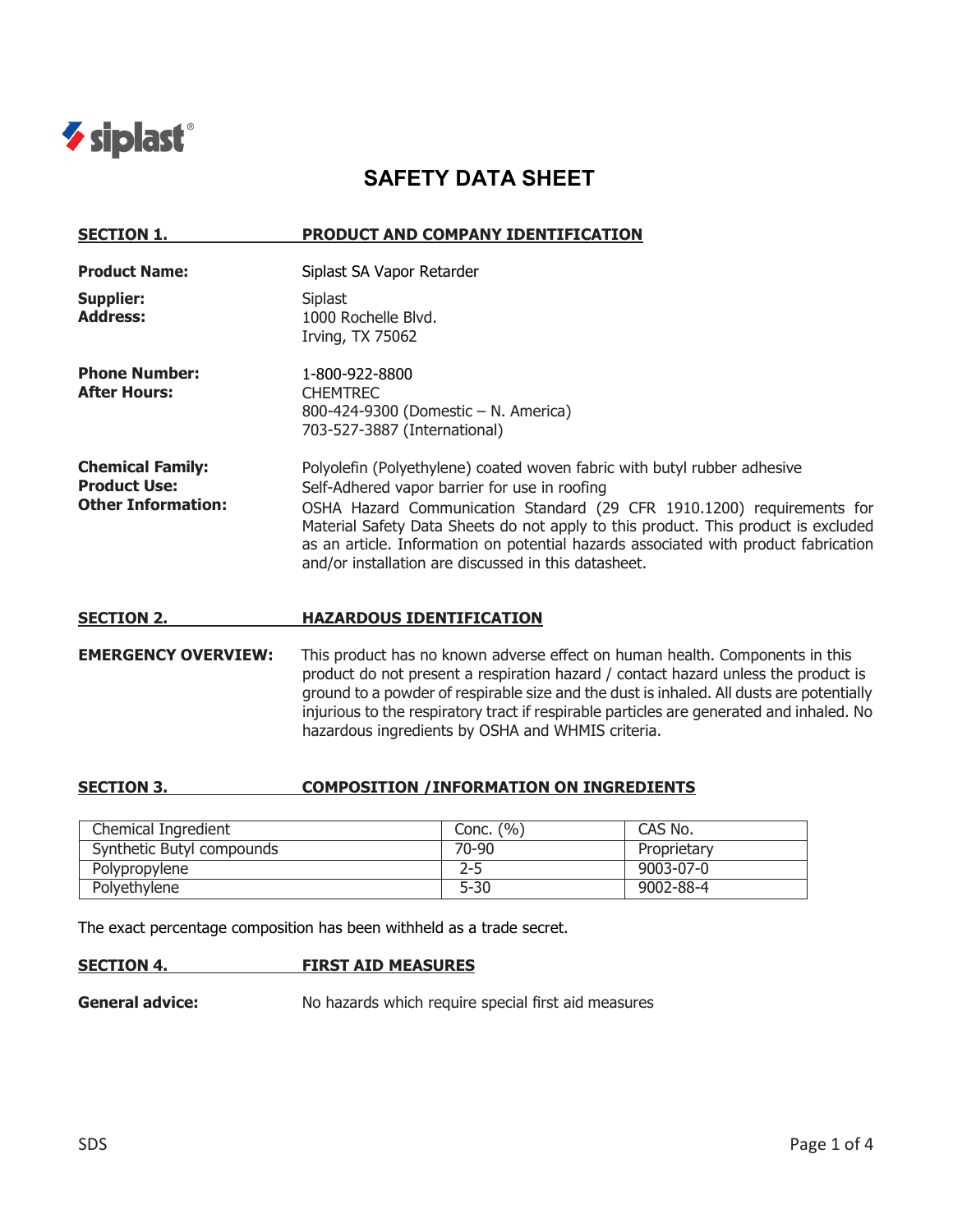# **SECTION 5. FIRE-FIGHTING MEASURES**

| <b>Flammable Properties</b><br><b>Flash point:</b><br><b>Thermal decomposition:</b>                                                            | Not applicable<br>$> 200$ °C ( $> 392$ °F)                                                                                                                                                                                                                                               |
|------------------------------------------------------------------------------------------------------------------------------------------------|------------------------------------------------------------------------------------------------------------------------------------------------------------------------------------------------------------------------------------------------------------------------------------------|
| <b>Fire and Explosion Hazard:</b>                                                                                                              | Burning is accompanied by melting and dripping which may cause the fire to spread.<br>Hazardous combustion products Carbon monoxide (CO) Carbon dioxide (CO2).                                                                                                                           |
| <b>Firefighting Instructions:</b>                                                                                                              | Wear self-contained breathing apparatus and protective suit. Use extinguishing<br>measures that are appropriate to local circumstances and the surrounding<br>environment. Use water spray, dry chemical, carbon dioxide or foam.                                                        |
| <b>SECTION 6.</b>                                                                                                                              | <b>ACCIDENTAL RELEASE MEASURES</b>                                                                                                                                                                                                                                                       |
| Note:                                                                                                                                          | Review FIRE FIGHTING MEASURES and HANDLING (PERSONNEL) sections before<br>proceeding with clean-up. Use appropriate PERSONAL PROTECTIVE EQUIPMENT<br>during clean-up.                                                                                                                    |
| <b>Spill Cleanup</b>                                                                                                                           | not applicable                                                                                                                                                                                                                                                                           |
| <b>SECTION 7.</b>                                                                                                                              | <b>HANDLING AND STORAGE</b>                                                                                                                                                                                                                                                              |
| <b>Handling Procedures:</b>                                                                                                                    | When handling uncontained material, use personal protective equipment as<br>described in Section 8 of this SDS.                                                                                                                                                                          |
| <b>Storage Procedures:</b>                                                                                                                     | Store material in accordance with instructions on the product packaging, if any.<br>Material should be kept clean, dry, and in original packaging. Keep this product away<br>from heat, sparks, ignition sources, and open flames in accordance with applicable<br>laws and regulations. |
| <b>SECTION 8.</b>                                                                                                                              | <b>EXPOSURE CONTROLS / PERSONAL PROTECTION</b>                                                                                                                                                                                                                                           |
| Primary Route of Exposure: Skin Contact<br><b>Exposure Effects:</b><br><b>Spill Procedure:</b><br><b>Disposal Procedure:</b><br><b>Gloves:</b> | None Known<br>N/A<br>Follow federal, provincial/state and municipal regulations for waste disposal.<br>Recommend wearing protective gloves when handling these products.                                                                                                                 |
| <b>Eye Protection:</b>                                                                                                                         | Use safety glasses when needed.                                                                                                                                                                                                                                                          |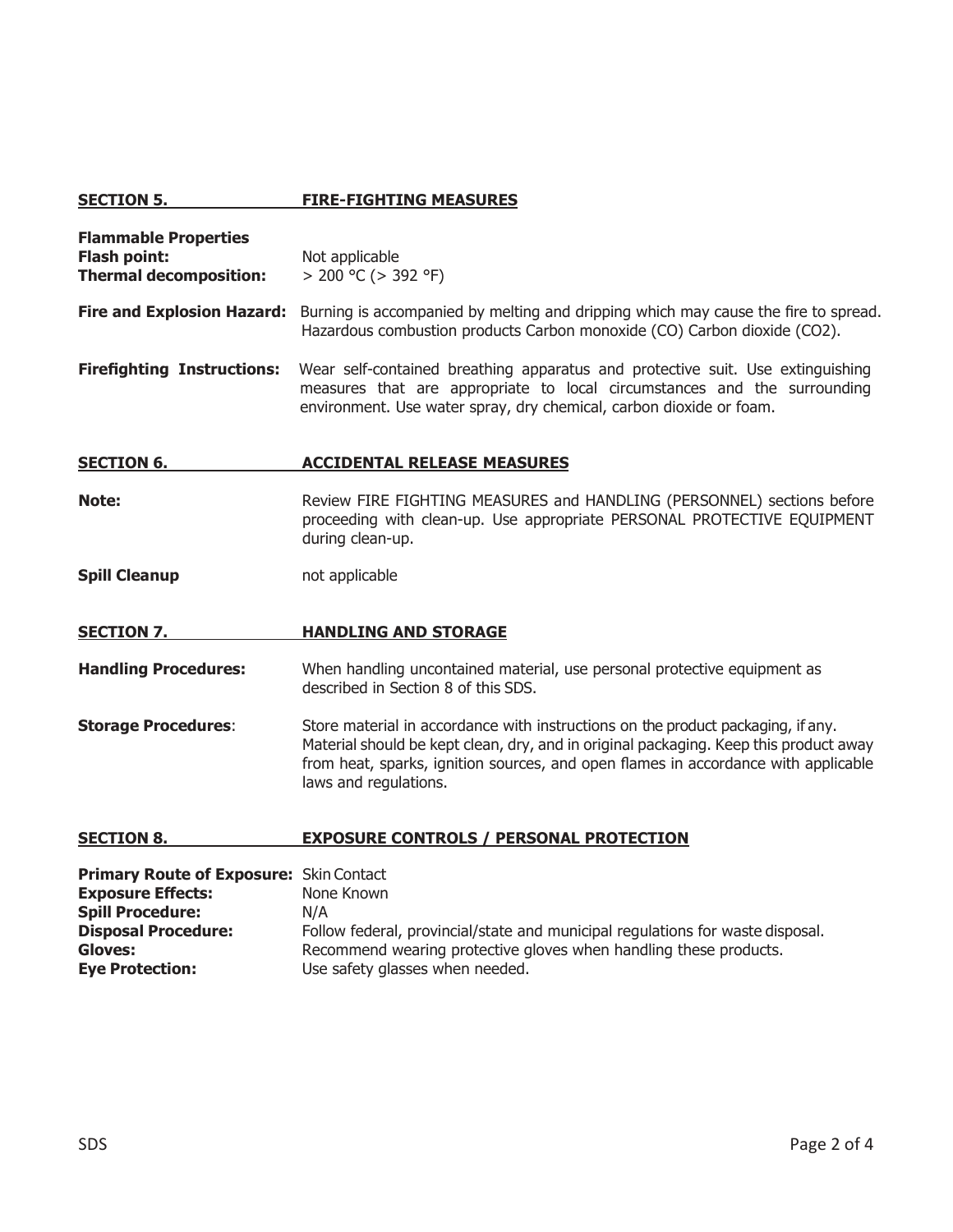## **SECTION 9. PHYSICAL AND CHEMICAL PROPERTIES**

| <b>Boiling Point:</b>       | N/A                   |
|-----------------------------|-----------------------|
| <b>Specific Gravity:</b>    | N/A                   |
| <b>Vapor Pressure:</b>      | N/A                   |
| <b>Evaporation Rate:</b>    | N/A                   |
| <b>Solubility in Water:</b> | Insoluble             |
| <b>Appearance:</b>          | <b>Sheet Material</b> |
| Odor:                       | Odorless              |
| <b>Melting Point:</b>       | $>235^{\circ}$ F      |

#### **SECTION 10. STABILITY AND REACTIVITY**

**Hazardous decomposition:** Carbon monoxide, Carbon dioxide products

**SECTION 11. TOXICOLOGICAL INFORMATION**

**Further information:** This product has no known adverse effect on human health.

#### **SECTION 12. ECOLOGICAL INFORMATION**

**Additional ecological information:** This product has no known eco-toxicological effects.

#### **SECTION 13. DISPOSAL CONSIDERATIONS**

**Waste Disposal:** Dispose of waste material in accordance with Federal, State, and Local environmental regulations. Where possible recycling is preferred to disposal or incineration

#### **SECTION 14. TRANSPORT INFORMATION**

Not classified as dangerous in the meaning of transport regulations.

#### **SECTION 15. REGULATORY INFORMATION**

**International Regulations:** These products are not considered articles per international product regulations and as such, these products do not require registration or notification on the various country-specific inventories.